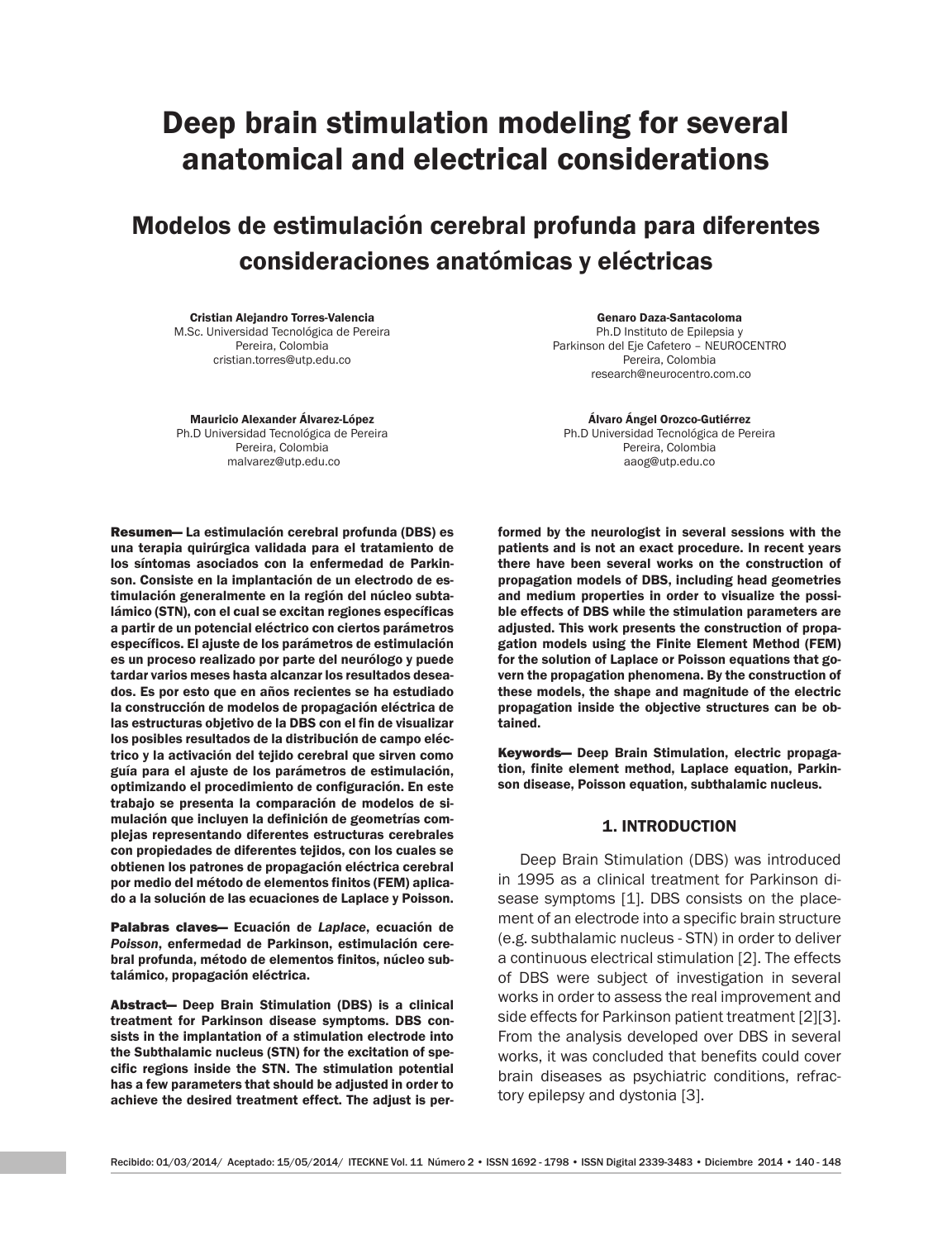Since the DBS effects are directly related to the electric stimulation of a specific brain structure, the stimulation pulse parameters have to be configured by the neurologist in several sessions with the patients [4]. The magnitude, frequency, pulse width and the stimulation mode (monopolar or bipolar) are the parameters that define the shape and behavior of the potential into the STN [5]. The electric propagation into non desired areas in or outside the STN could derive in adverse effects for the patient [2], [6].

In order to achieve an accurate description of the propagation of the electric potential into the STN, simulated models of the STN, brain or the entire head has been developed [7]. These simulation models allow the configuration of the stimulation parameters, by defining the medium properties and the visualization of the propagated potential in a defined geometry. Several models are proposed in the literature that include different brain structures and idealized 2D and 3D head geometries including medium properties [7], [8], [9]. The geometry of the DBS lead is also included in the models for monopolar or bipolar stimulation modes using the active contacts of the lead. Even with the inclusion of a realistic head model, different tissues, structures and medium properties, the modeling of the DBS problem is still an open research field.

After the model is built, a definition of the boundary conditions and the stimulation parameters configuration is performed [7]. Since the electric propagation in any medium is governed by the Maxwell equations [10], Laplace and Poisson equations are used to compute the solution in the DBS simulation models [7][4]. Finding the electric potential propagated into the model is not a straightforward process: an analytic solution is hard to compute due the geometry and the different mediums considered for each model. Numerical approximations for the solution of the propagation equation for the DBS model should be implemented [4]. The Finite Differences Method (FDM) and the Finite Element Method (FEM) are numerical methods used in DBS simulations. These methods are based on the definition of a mesh in the geometry of the model, boundary and initial conditions, the value of the variable to be computed is depicted from each node in the mesh following arithmetic operations [11], [12]. FEM is preferred over FDM since the mesh in FDM must be uniform, giving less resolution in areas where there are smaller structures inside the global geometry [11].

The aim of this work is to compare several DBS simulation models with different medium properties, including brain structures and head layers, DBS lead geometry, Dirichlet and Newmman boundary conditions related to the solution of Laplace and Poisson equations. These models allows a comparative analysis of the differences between the electric potential propagation by the inclusion of different features in the model. A realistic head model including the DBS generator is assumed as the more accurate model for the neurologist to assess the stimulation parameters that allows the effective application of DBS therapy.

### 2. PREVIOUS WORK

The study of the effects of DBS has become an important research field in recent years. Several works have developed studies of the effects of DBS and simulation models in order to obtain an approximation of the electric propagation inside the STN. In 1995, Patricia Limousin et al. published a study of three patients that were operated in order to treat the akinetic-rigid Parkinson's disease with STN-DBS. A posterior evaluation of the symptoms of these patients shows an improving around 42% to 84% following the unified Parkinson's disease rating scale [1]. In 2003, Benabid et al. presented a work about the clinical results of DBS when the frequency parameter changes in the adjustment of the stimulator [2]. From the study of the effects, it was concluded that the benefits derived from DBS cover different motor symptoms and the quality of life [2].In another study, a simulation of three layers of neurons was developed by Tarparelli et al. in order to analyze the activation of the surrounding tissue due DBS stimulation [3]. The simulation process was developed using a commercial software for neurologic modelling and the results allow an initial calibration of the parameters configuration of the DBS pulse [3].

From the analysis developed over the effects of DBS, several works have been proposed in order to achieve a specific description of the electric potential propagated into the STN and adjacent structures. McIntyre et al. in [5] built a simulation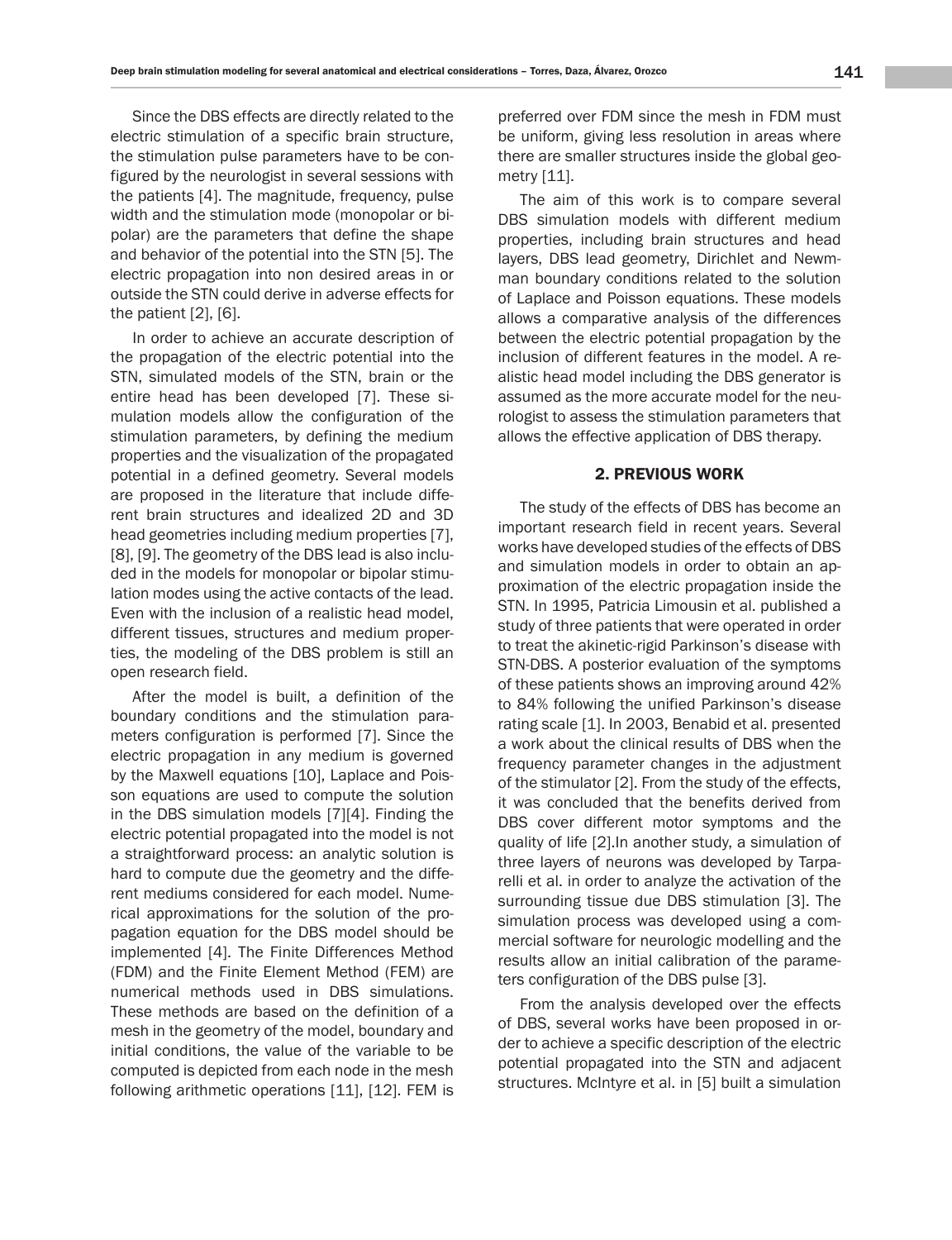model of the neurons near to the electrode in order to examine the influence of the stimulus waveform and frequency. In an additional study [7], McIntyre developed a study of the axonal tissue activated by DBS in the STN. 3D cubic geometries are built following tissue considerations for a homogeneous and an inhomogeneous medium of propagation [7]. The Laplace equation is used for finding the potential propagation into the cubic model with conductivity assumptions for the medium. Dirichlet boundary conditions are defined for all the surface of the cube and a commercial software is used for the implementation of the Finite Element Method that allows the numerical computing of the solution of the propagation model [7]. Following different configurations for the stimulation electrode into the models, the results shows that electric propagation is influenced by the medium properties [7]. In a similar study, Butson in 2007, studied the variations in the electric potential propagation in a simulation model of the STN and the DBS lead, incorporating the conductivity information from Magnetic Resonance Imaging [13]. The results were computed using FEM and the volume of tissue activated (VTA) was used for measuring the effects of a specific configuration of the stimulation parameters [13].

Liberti presented a different approach for the simulation modelling in 2007 [9]. Several 2D models were built in order to test the influence of the size of the model and the boundary conditions. Box models of 5x5, 15x15, 50x50 and 100x100 mm with the definition of the whole boundary or the base side of the box as the ground were developed [9]. The results show that dimension and ground definition of the model influences the electric potential propagation shape and magnitude and the activating function [9]. A more realistic approach was developed by Grant et al. in 2009 [8]. Indeed, four different 3D-spherical models were built, including the geometry for the entire head with definitions of different structures and tissues [8]. Each subdomain of the model was configured with the conductivity value associated to a specific head structure. The DBS lead geometry was also included, the electric potential propagation was computed using FEM. Isotropic, and anisotropic mediums were considered in the models. For three out of the four models the ground definition was settled on a cylindrical extension of the

sphere, designated as the reference surface. The results show differences between the electric potential computed using FEM due the inclusion of different brain structures and head layers as well as the ground placement [8].

In 2009, Walckiers presented his doctoral thesis with a detailed analysis of all the stages of DBS procedure and modelling. The definition of a complex geometry that represents the head, neck and the top of the chest were the DBS generator is implanted was proposed. Several Dirichlet and Newmman boundary conditions were defined to bring an accurate description of the propagation problem into the head [11]. The results from this study show differences between models with boundary conditions that affect the impedance of the model. It was concluded that the complete closed loop of the DBS excitation should be considered into monopolar and bipolar simulations [4].

## 3. MATERIAL AND METHODS

In this section, the methods used in the development of this work are depicted. First, the DBS modelling problem is well explained and the laws that govern the propagation phenomena inside the brain are introduced. A brief introduction to the Finite Element Method (FEM) is included in this section and the implementation details of the models are included as well.

#### *3.1. Deep Brain Stimulation Modeling*

From the knowledge of the DBS therapy and the procedure for configuring the stimulation parameters, several models have been proposed in the state of the art, as it was presented in section 2. The fundamentals of the DBS are based on the construction of a geometrical representation of the brain structures involved or geometrical representations of the entire head. Initially the models were developed only for smaller geometries that could represent the subthalamic nucleus (STN), that is the objective structure in DBS [6]. In recent years, the inclusion of the different brain tissues characteristics and head structures as the scalp and the skull has been considered in the model building. The inclusion of these additional components will give more realistic considerations into the propagation problem to be solved [8], [10].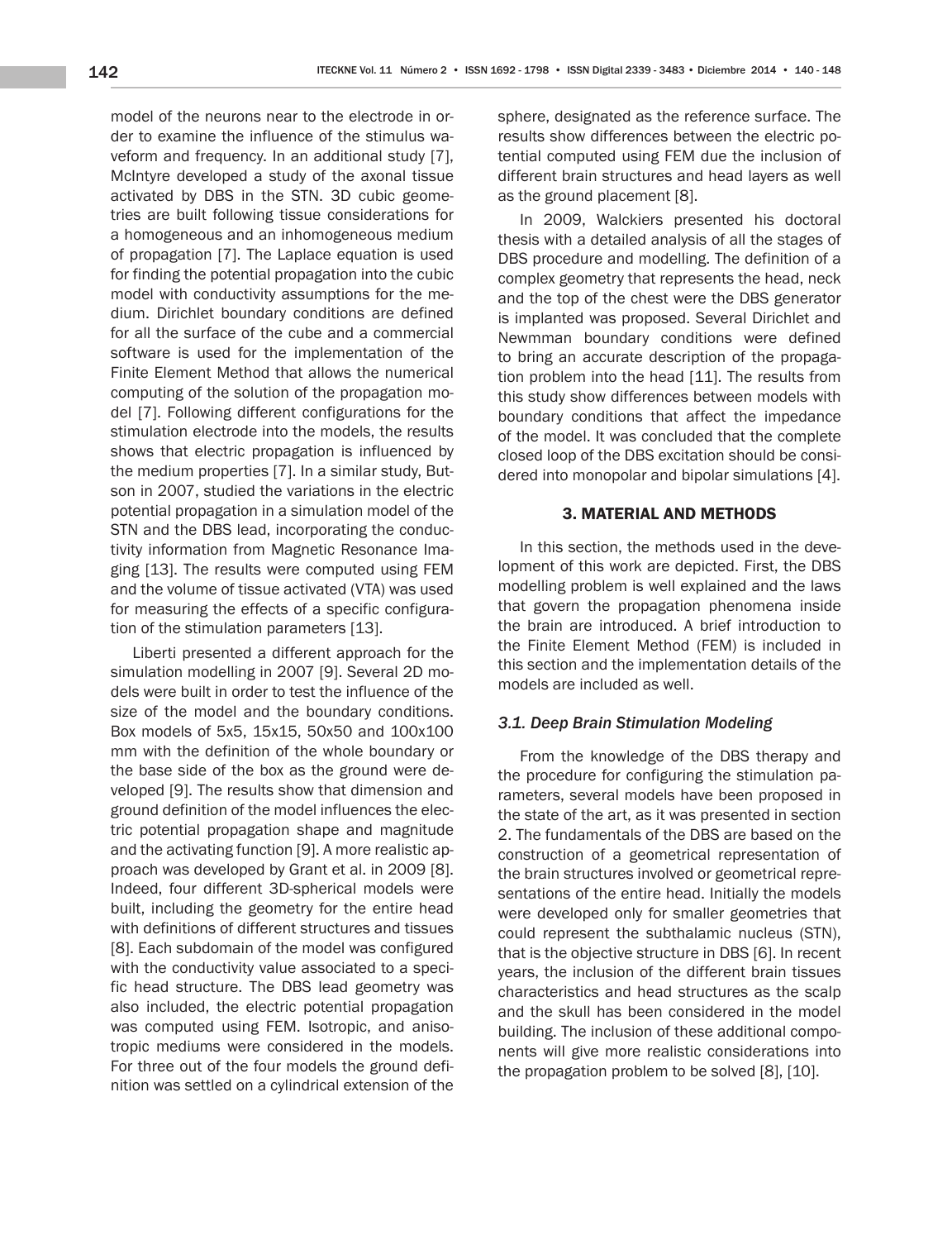From the geometric model and the structures considered in each model, other assumptions related to the conductivity of the tissue and the dimensions should be taken account. The equation that governs the electric phenomena inside the geometry is also another parameter that is related to the solution of the model. Laplace and Poisson equations are the two mathematical models derived from the Maxwell equations used in DBS modeling. It can be demonstrated from the analysis of these equations that with a quasistatic approximation, the conductivity values of the tissues when the Laplace equation is used is not influencing the solution. The mathematic formulation for the Laplace equation is presented in (1).

$$
\nabla \cdot \sigma(\nabla V) = 0 \quad (1)
$$

where σ, is the medium conductivity. Alternatively, the Poisson equation allows the definition of conductivity values of each tissue due the function term that is included in the mathematical model, as (2) shows.

$$
\nabla \cdot \sigma(\nabla V) = f \quad (2)
$$

#### *3.2. Finite Element Method (FEM)*

The Finite Element Method FEM is a numerical method for approximating the solution of differential equations associated to a problem with complexes geometries i.e. DBS modelling [11]. FEM allows the computing of the approximate solution of a problem over a domain, which is govern by differential equations. The computation is performed by first dividing the original domain into a high number of subdomains known as finite elements. Inside each finite element can be distinguished a set of representative points called nodes [12], [14]. Two nodes are adjacent if they are contained by one finite element and one node on the boundary of an element can belongs to several elements. The compilation of nodes with all the defined relationships between them is called mesh [12]. The FEM method has two basic divisions, the first one uses finite elements to obtain the joint displacements and member forces of a structural framework or mesh [12]. From the adjacency conditions of the mesh, for each node can be proposed a set of variables denominated freedom degrees. The relationship between the values of each variable in the nodes can be expressed as a linear system of equations. The number of equations is proportional to the nodes quantity [12], [14]. Then FEM combines several mathematical concepts to produce a large system of linear or nonlinear equations. Numerical methods should be used in order to solve these type of problems [12].





Source: D. Hutton. "Fundamentals of Finite Element Analysis [12].

Fig. 1 shows an example of a 2D domain with a field variable, $\emptyset$  (x,y) that has to be represented in each point  $P(x,y)$  [12]. The development of an algorithm of finite elements could be expressed in four stages:

- The problem must be formulated as a variational problem.
- The domain of independent variables is divided into finite elements. With all the finite elements a vectorial space is built, being the solution a lineal combination of elements in such vectorial space.
- The variational problem is projected over the finite element space. This derive into a finite system of equations. The number of unknowns is equal to the vectorial space dimension and as high is the dimension of the space as accurate will be the numerical approximation.
- Finally the equation system is solved.

Due the number of different subdomains that can be defined into the DBS modelling, as well as the geometry of the DBS lead and different head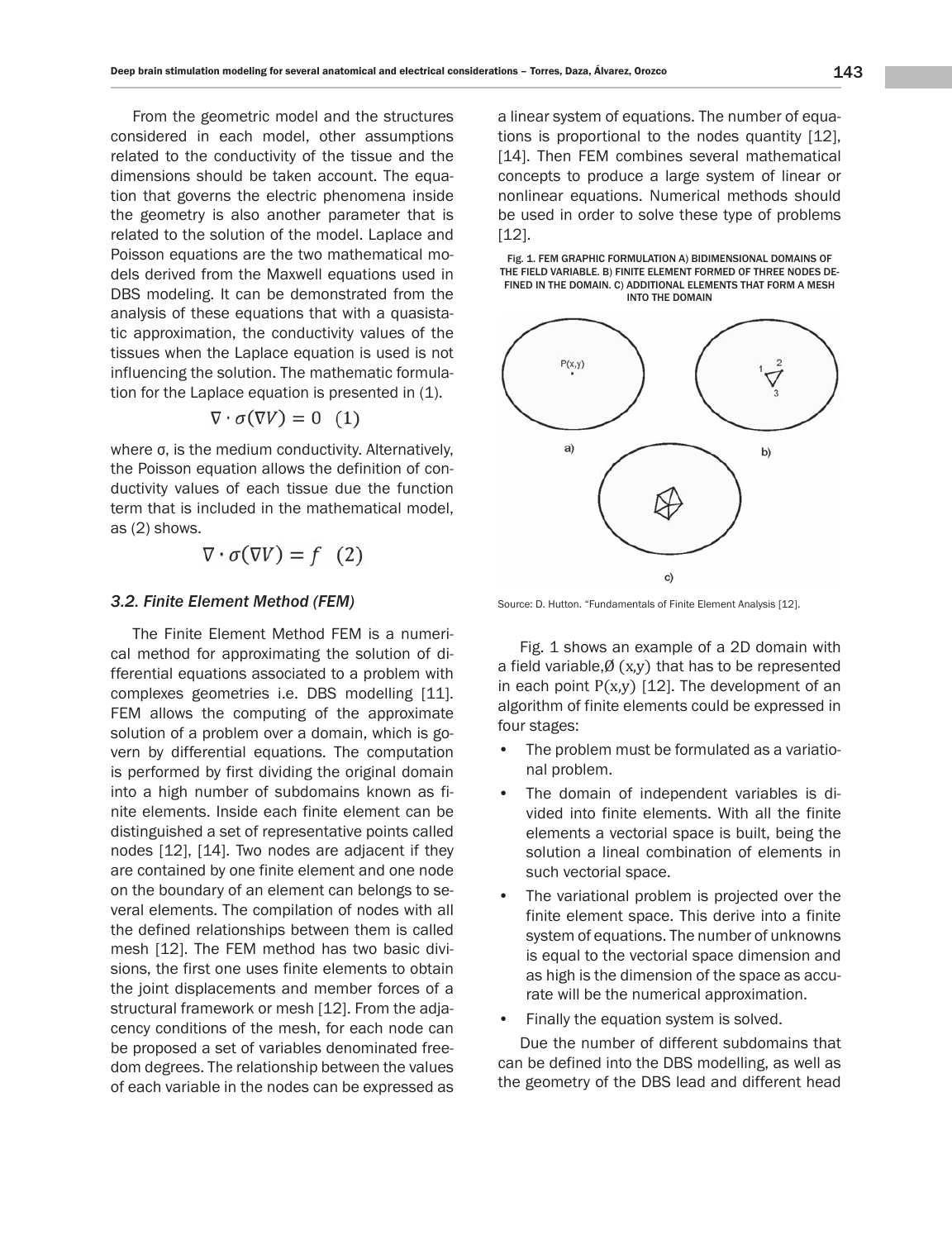structures, FEM has proved to be an effective tool for computing the electric potential.

## *3.3. Implementation Details*

For model building, a spherical geometry is selected in order to reproduce a head like model. The dimensions of the sphere are a radius of 150 mm, since it reproduces the average head size [15], [16]. The DBS lead geometry is included in the models, based in the Medtronic 3387 configuration of electrodes and dimensions. The geometry of the model is presented in Fig. 2.

The solid blue line observed in Fig. 2 correspond to the geometry of the DBS lead. An addition to the model geometry presented in Fig 2, is the inclusion of a cylinder in the inferior portion of the ellipse in order to simulate the neck of a human being and to place a different ground condition that emulates the DBS generator. This additional feature is presented in Fig. 3. The active contact of the electrode is settled at 1V for simulation pruposes.

The definitions of the subdomains inside the model, correspond to different brain structures and other head components that will bring a major realism to the simulation process. From the paper presented by Grant in 2009 [8], the definition of the subdomains include the tissues and structures documented in Table 1.

| TARI F I                                                |
|---------------------------------------------------------|
| INCLUDED LAYERS INTO THE MODEL BUILDING FROM SUBDOMAINS |
| DEFINED BY GRANT IN [8]                                 |

| LAYER                       | <b>THICKNESS</b><br>(mm) | <b>CONDUCTIVITY</b><br>(S/m) |
|-----------------------------|--------------------------|------------------------------|
| <b>Encapsulation tissue</b> | 0.1                      | 0.042                        |
| <b>Brain tissue</b>         |                          | 0.27                         |
| Cerebroespinal tissue       | 1.8                      | 1.60                         |
| Outer corticall skull       | 0.8                      | 0.020                        |
| Cancellous skull            | 3.0                      | 0.076                        |
| Inner cortical skull        | 0.8                      | 0.020                        |
| Fat                         | 3.1                      | 0.042                        |
| Skin                        | 2.4                      | 0.00087                      |

Several model are proposed by the inclusion of the different head layers described in Table 1 for comparison purposes. For each included layer, the solution is computed using FEM and stored in an xml file. The solution of the model is computed using the Laplace formulation following Dirichlet boundary conditions for the ground and the stimulation potential. When the solution is computed using the Poisson equation, the source is included as a constant function in the region of the active contact of the electrode.

When the mesh of the geometry is generated, a previous refinement stage before computation is performed. The selection of the nodes to be refined corresponds to the regions that are closer to the electrode in which a higher resolution is needed. The mesh is stored for further computation since the general geometry of the model does not change.





Source: authors.

Fig. 3. GEOMETRY OF THE MODEL INCLUDING THE DBS LEAD AND THE NECK



Source: authors.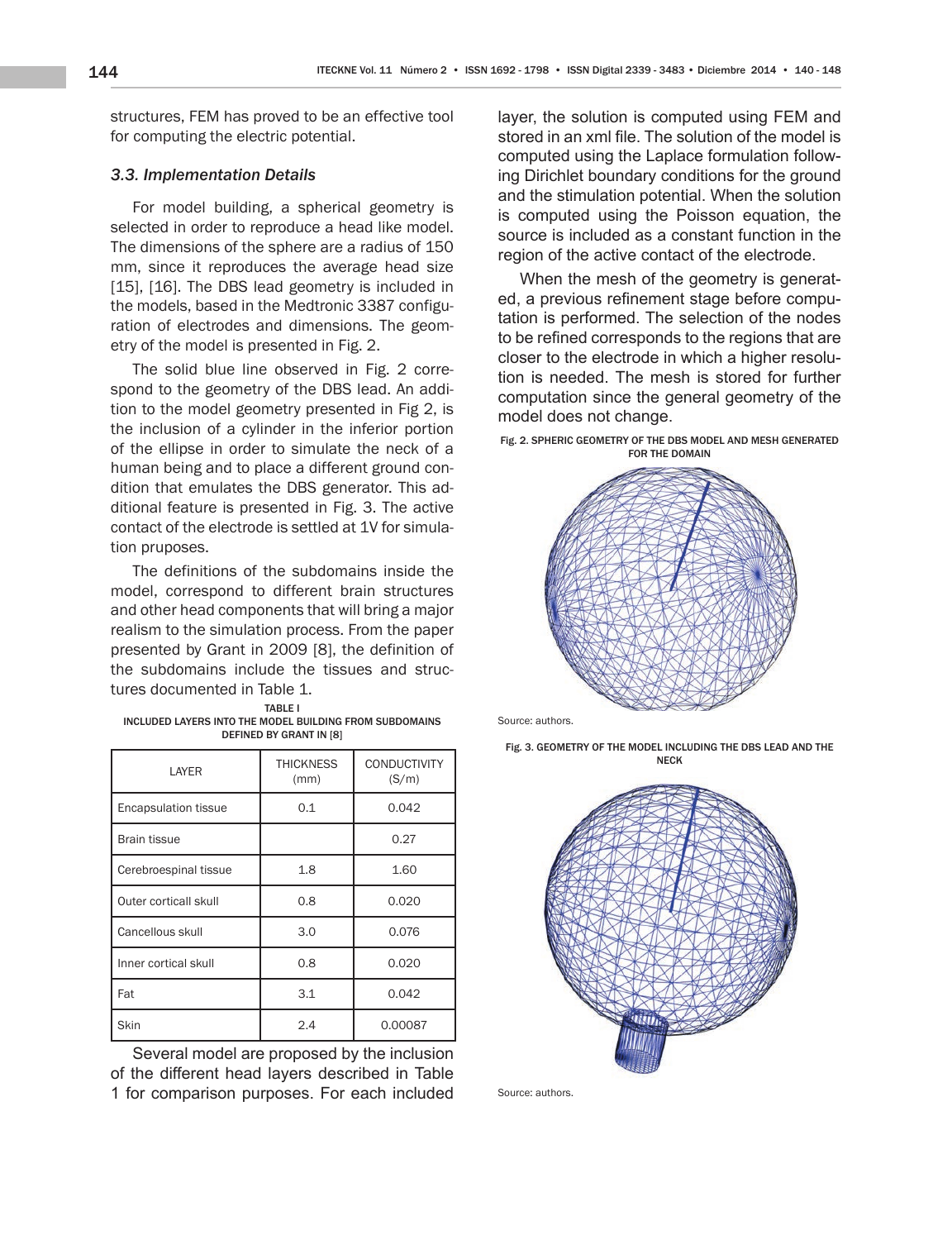## 4. RESULTS

This section presents the results obtained from the solution of the proposed geometry when DBS is performed using FEM for computing the electric potential. Since the results are hard to compare visually, a brief description of the potential curves is presented first.

Fig. 4. ELECTRIC POTENTIAL PROPAGATION SOLUTION FROM FEM FOR THE DBS MODEL USING LAPLACE EQUATION. A) MODEL WITH THE INCLU-SION OF BRAIN TISSUE AND THE ACTIVE CONTACT OF THE ELECTRODE. B) MODELWITH THE INCLUSION OF THE COMPLETE DBS LEAD AND THE ENCAPSULATION TISSUE. C) SAME AS MODEL IN B WITH THE INCLUSION OF THE BONE LAYERS. D) MODEL WITH ALL THE POSSIBLE HEAD LAYERS



(a)







Source: authors.

The presented Fig. 4 corresponds to the solution of the DBS model using FEM and the Laplace equation, including different structures. Fig 4a corresponds to the model with the definition of the domain as the cerebrospinal and brain tissue with the active contact of the electrode. As can be seen, the potential propagation has a uniform shape from the center of the electrode to the exterior of the sphere. Fig. 4b, 4c and 4d, show the solution for the electric potential of the models including the rest of the DBS lead and the encapsulation tissue (Fig. 4b), the inner cortical skull, cancellous bone and outer cortical skull (Fig. 4c), the fat and the skin (Fig. 4d). For the last models, it can be seen that the potential propagation has a non uniform shape from the definition of the different subdomains with conductivity values. The propagation seems to reach further regions of the model for the case with no definition of the additional head simulation layers.

In Fig. 5 some of the results obtained for the same models than in Fig. 4 are presented. For this solution of the DBS problem, FEM is computed using the Poisson equation. Fig. 5a. presents the case of the model with only the active contact of the electrode. Fig 5.b. presents the complete model with the definition of the other brain structures and head layers.

Fig. 5. ELECTRIC POTENTIAL PROPAGATION SOLUTION FROM FEM FOR THE DBS MODEL USING POISSON EQUATION. A) MODEL WITH BRAIN TISSUE AND THE ACTIVE CONTAC OF THE ELECTRODE. B) MODEL WITH THE INCLUSION OF THE WHOLE SET OF HEAD LAYERS



(b)

Source: authors.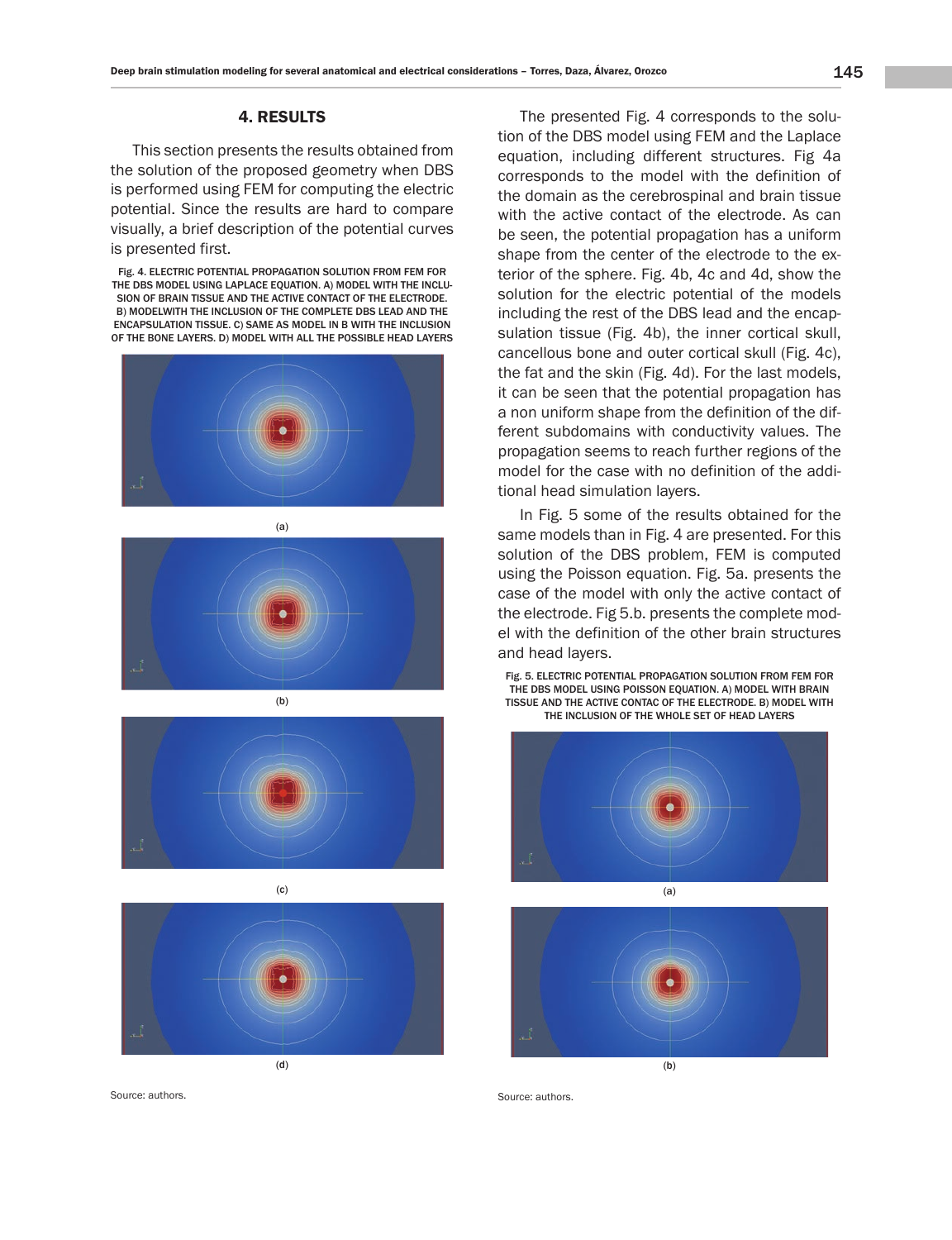It can be seen from Fig 5 that a similar results are obtained compared against the results from the Laplace equation. From each potential level on the figures presented before, the minimum distance from the active contact center of the electrode is computed. These minimum distances are presented in the following figures for the Laplace and Poisson equations.

Fig. 6. MINIMUM DISTANCE FROM THE CENTER OF THE ELECTRODE TO



Source: authors.

In Fig. 6 can be observed that higher potential levels were reached in further regions of the model when only the subdomain for the active contact of the lead was modelled. For the other three models the minimum distances are comparable between each other, with an initial potential around 0.9V in regions closer than 10mm and a final electric potential around 0.05V in regions up to 40mm.

EACH ELECTRIC POTENTIAL LEVEL WHEN POISSON EQUATION IS SOLVED Active<br>Encap

Fig. 7. MINIMUM DISTANCE FROM THE CENTER OF THE ELECTRODE TO



Source: authors.

From Fig. 7, the same behavior presented for the models when Laplace was used is presented for the Poisson equation. In this case the difference between the models that include more subdomains against the model with only the active contact of the electrode can be noticed. Although a significant difference is observed for further distances from the electrode, in closer regions the potential propagation can be comparable. For a detailed analysis, the percentage difference between the different models is presented in Table 2. This percentage difference corresponds to the computation of the relative percentage error between two measures of the same quantity.

From the data presented in Table II, it can be seen the difference of the potential propagation due the inclusion of the properties of the medium in the defined subdomains. For the Laplace equation, the results from the different models are similar since the conductivity has no influence mathematically when the Laplace equation is solved. More evident differences are noticed when the Poisson equation is solved for the models with the inclusion of the conductivity for each subdomain.

#### 5. CONCLUSIONS

Since the results presented in section 3 clearly demonstrated the difference in the potential propagation between the models with different tissues and structures configuration, it can be concluded that a more realistic head model will derive in simulations that can be used effectively by the neurologist in the DBS parameter configuration. The comparative analysis of the potential curves shows that the boundary conditions definition and subdomains properties plays an important role in the simulation and have to be considered when DBS modeling is developed, as Fig 6, fig 7 and Table II shows.

The results from the Laplace and Poisson equations were comparable and it can be concluded that those mathematical models has a reliable application to the DBS problem. The conductivity values from the different subdomains have a clear influence in the shape of the propagated potential when both Laplace and Poisson equations are used.

Future works could be focused on the inclusion of the anisotropic configuration of the brain tissue. Information from Magnetic Resonance Imaging (MRI) could derive in the computation of the tensor information that could be included in the model.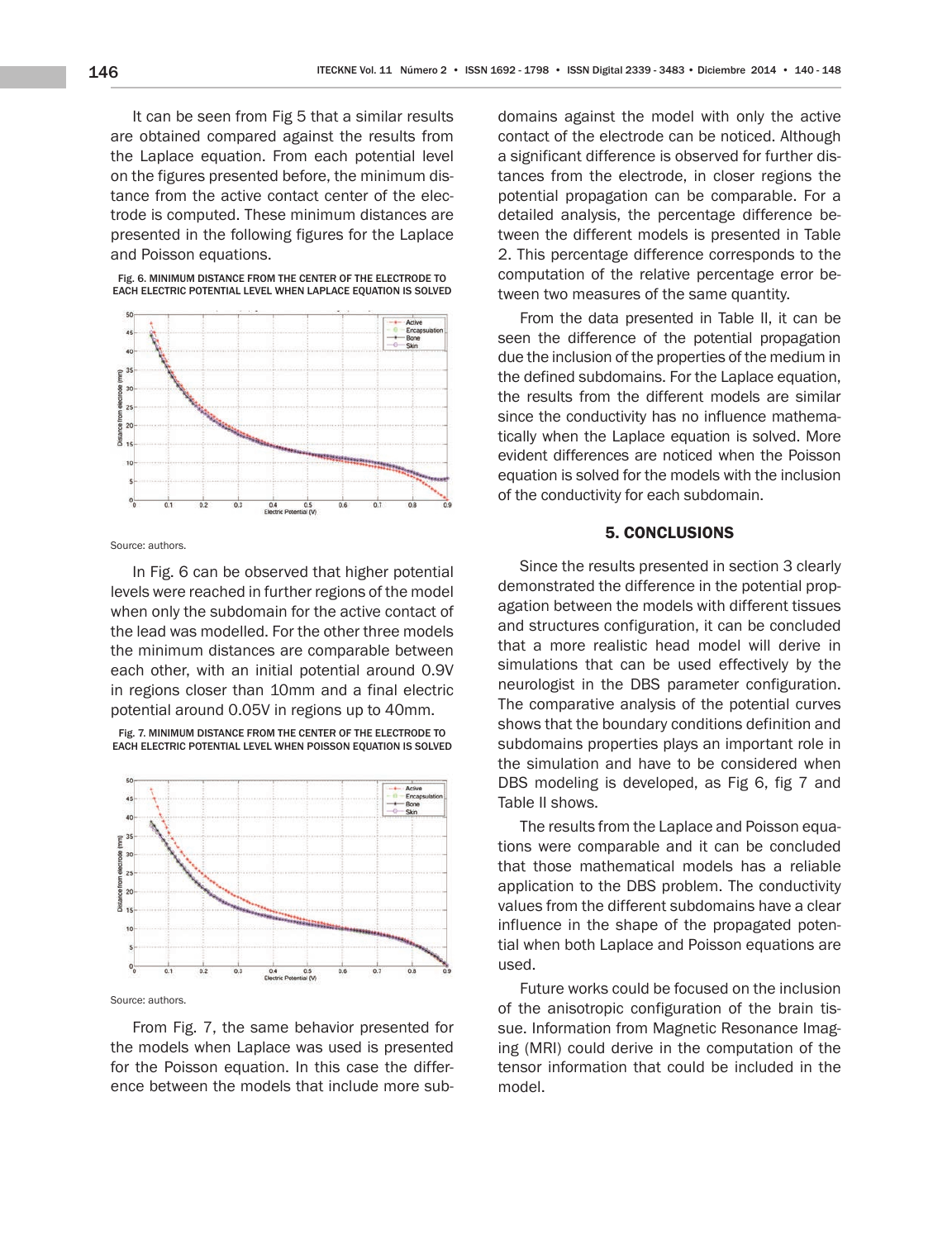| Laplace                         |                           |                   |                   |                   |  |  |
|---------------------------------|---------------------------|-------------------|-------------------|-------------------|--|--|
|                                 | Percentage Difference (%) |                   |                   |                   |  |  |
| Distance from Electrode<br>(mm) | Model 1 - Model 2         | Model 1 - Model 3 | Model 1 - Model 4 | Model 2 - Model 4 |  |  |
| $10 \text{ mm}$                 | 4.2283                    | 4.2283            | 4.2283            | 0.8767            |  |  |
| 20 mm                           | 2.2867                    | 2.2867            | 2.2867            | 0.0001            |  |  |
| 30 mm                           | 7.9423                    | 7.9423            | 7.9423            | 0.0043            |  |  |
| 40 mm                           | 180538                    | 180538            | 180538            | 0.0241            |  |  |
|                                 |                           |                   |                   |                   |  |  |
| Poisson                         |                           |                   |                   |                   |  |  |
| Distance from Electrode<br>(mm) | Model 1 - Model 2         | Model 1 - Model 3 | Model 1 - Model 4 | Model 2 - Model 4 |  |  |
| $10 \, \text{mm}$               | 15.2546                   | 15.2539           | 14.6744           | 0.6846            |  |  |
| 20 mm                           | 11.7967                   | 11.6978           | 11.7967           | 0.0127            |  |  |
| 30 mm                           | 4.3399                    | 4.3299            | 3.9846            | 0.3610            |  |  |
| 40 mm                           | 5.2333                    | 5.3321            | 2.7056            | 0.0254            |  |  |

TABLE II PERCENTAGE DIFFERENCE IN THE DISTANCE OF THE POTENTIAL PROPAGATION FORM THE ELECTRODE TO THE BOUNDARY OF THE MODEL BETWEEN THE PROPOSED MODELS

Source: authors.

## AGRADECIMIENTOS

The authors would like to thank the Universidad Tecnológica de Pereira for providing the resources needed to develop this work. This work was developed under the project 111056934461 funded by COLCIENCIAS. Author GDS was partially supported by "Patrimonio Autónomo Fondo Nacional de Financiamiento para la Ciencia, la Tecnología y la Innovación, Francisco José de Caldas", project 499153530997.

#### REFERENCIAS

- [1] P. Limousin, P. Pollak, A. Benazzouz, D. Hoffmann, J. F. Le Bas, E. Broussolle, J. E. Perret, and A. L. Benabid, "Effect of parkinsonian signs and symptoms of bilateral subthalamic nucleus stimulation." Lancet, vol. 345, no. 8942, pp. 91–95, 1995.
- [2] Benabid, A. L. Deep brain stimulation for Parkinson's disease. Current Opinion in Neurobiology, no, 13, pp. 696-706, 2003.
- [3] Tarparelli, R.; Iovine, R.; La Spada, L.; Vegni, L., "Electromagnetic analysis of deep brain stimulation," Electromagnetics in Advanced Applications (ICEAA), International Conference, pp.1153-1155, 9-13, 2013.
- [4] G. Walckiers, B. Fuchs, J.-P. Thiran, J. R. Mosig, and C. Pollo, "Influence of the implanted pulse generator as reference electrode in finite element model of monopolar deep brain stimulation," Journal of Neuroscience Methods, vol. 186, pp. 90–96, 2010.
- [5] C. C. McIntyre and W. M. Grill, "Extracellular stimulation of central neurons: Influence of stimulus waveform and frequency on neuronal output," Journal of Neurophysiology, vol. 88, 2002, pp. 1592–1604.
- [6] [6] A.L. Benabid, S. Chabardes, J. Mitrofanis, P. Pollak, "Deep brain stimulation of the subthalamic nucleus for the treatment of Parkinson's disease", Lancet Neurol, vol. 8, no.1, 2009, pp.67-81.
- [7] C. C. McIntyre, S. Morib, D. L. Shermanc, N. V. Thakorc, and J. L. Vitek, "Electric field and stimulating influence generated by deep brain stimulation of the subthalamic nucleus," Clinical neurophysiology, vol. 115, pp. 589–595, 2004.
- [8] P. F. Grant and M. M. Lowery, "Electric field distribution in a finite-volume head model of deep brain stimulation," Medical engineering & physics, vol. 31, pp. 1095–1103, 2009.
- [9] M. Liberti, F. Apollonio, A. Paffi, M. Parazzini, F. Maggio, T. Novellino, P. Ravazzani, and G. D'Inzeo, "Fundamental electrical quantities in deep brain stimulation: Influence of domain dimensions and boundary conditions." Lyon, France: 29<sup>th</sup> annual international conference of the IEEE EMBS, pp. 6668–6671, 2007.
- [10] M. N. O. Sadiku, "Elements of electromagnetics." USA: Oxford University Press, 2002.
- [11] G. Walckiers, "Bio-electromagnetic model of deep brain stimulation." IEL, 2009.
- [12] D. Hutton. "Fundamentals of Finite Element Analysis," United States: McGraw-Hill, 2004.